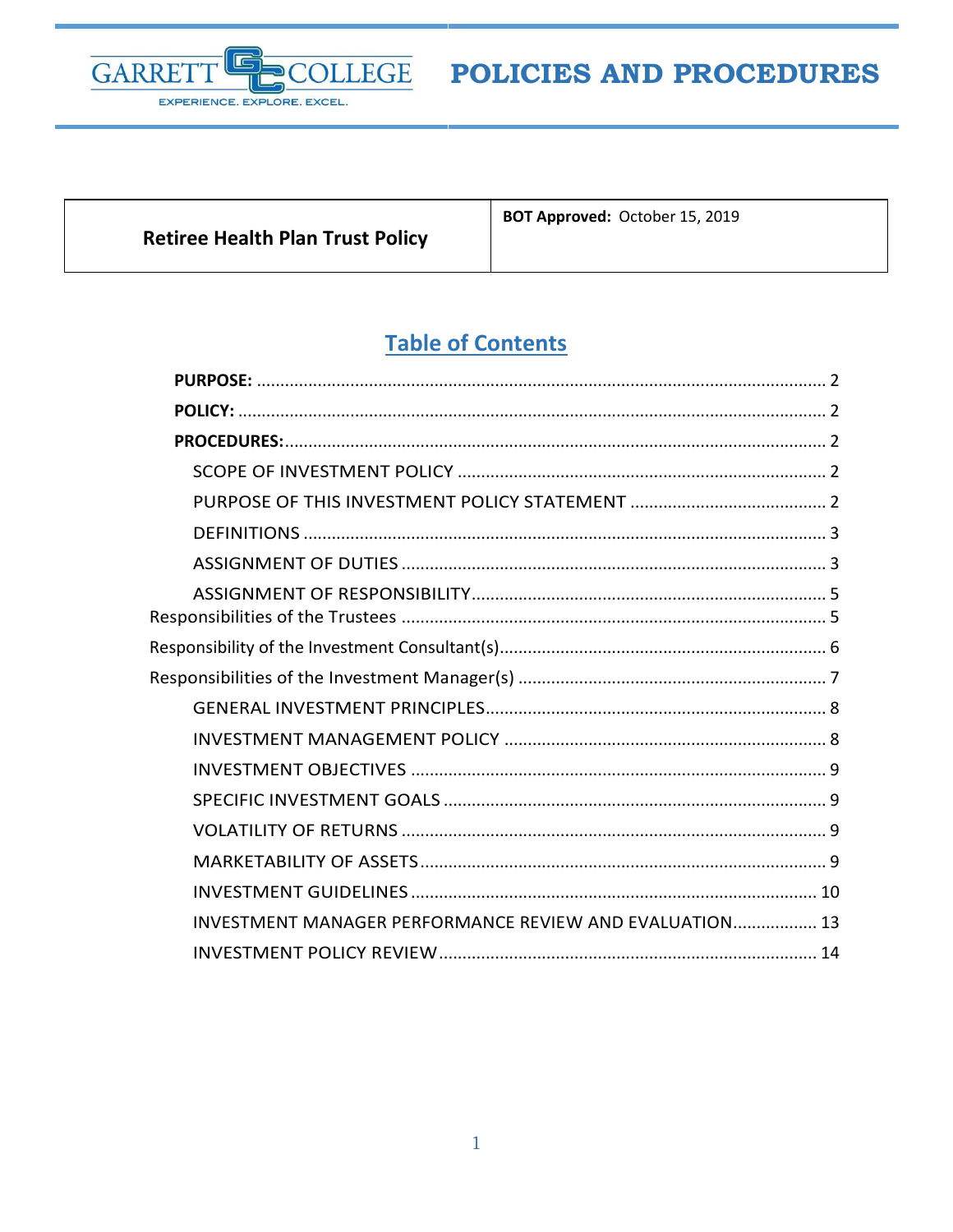



# <span id="page-1-0"></span>**PURPOSE:**

The Retiree Health Plan Trust has been developed to allow for the investment of current funds toward future obligations for retiree health insurance.

# <span id="page-1-1"></span>**POLICY:**

The Board of Trustees of Garrett College Retiree Health Plan Trust (the "Trust") is an "Other Post-Employment Benefits" membership trust established to help local governments invest current funds toward future obligations for retiree health insurance, a.k.a. "other post-employment benefits." Recent accounting rule changes have highlighted these liabilities on government balance sheets, and many counties are amidst plans to save toward these future costs.

Investing through an OPEB Trust offers governments an opportunity under state law to invest funds in a manner suitable for longer-term assets, and outside the laws generally governing "public funds." The Trust arrangement ensures that the funds may not be extracted for purposes other than the intended benefits, making that distinction clear. The trust shall be invested consistent with Section 17-102 of the Local Government Article of the Annotated Code of Maryland, as amended from time to time.

# <span id="page-1-2"></span>**PROCEDURES:**

# <span id="page-1-3"></span>SCOPE OF INVESTMENT POLICY

This statement of investment policy reflects the investment policy, objectives, and constraints of the Trust.

# <span id="page-1-4"></span>PURPOSE OF THIS INVESTMENT POLICY STATEMENT

Garrett College has adopted this statement of investment policy in order to:

- 1. Define and assign the responsibilities of all involved parties.
- 2. Establish a clear understanding for all involved parties of the investment goals and objectives for Trust assets.
- 3. Offer guidance and limitations to all Investment Managers (hereinafter defined) regarding the investment of Trust assets.
- 4. Establish a basis for evaluating investment results.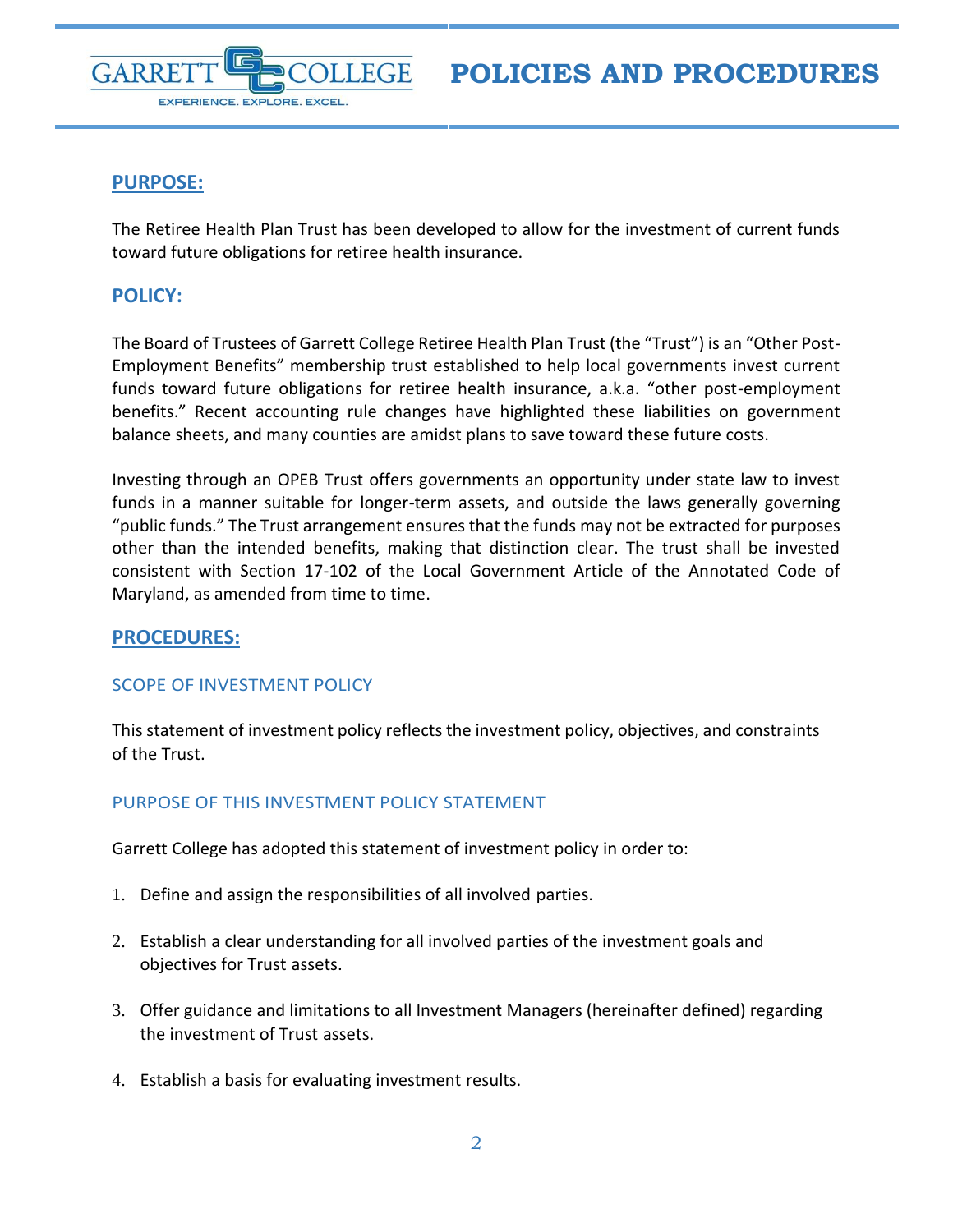5. Ensure that Trust assets are managed prudently.

EXPERIENCE. EXPLORE. EXCEL.

6. Establish the relevant Investment Horizon (hereinafter defined) for which Trust assets will be managed.

In general, the purpose of this statement is to outline a philosophy and guidelines, which will guide the investment management of the assets toward the desired results. It is to be sufficiently specific to be meaningful, yet flexible enough to be practical.

## <span id="page-2-0"></span>**DEFINITIONS**

GARRE

- 1. "Trust" means the Board of Trustees of Garrett College Retiree Health Plan Trust (the "Trust").
- 2. "Trustees" Garrett College Board of Trustees.
- 3. "Fiduciary" means any individual or group of individuals as defined in ERISA, section 3(21)(a).
- 4. "Investment Manager" means any individual or group of individuals employed to manage the investments of all or part of the Trust assets.
- 5. "Investment Consultant" means any individual or organization employed to provide advisory services, including advice on investment objectives and/or asset allocation, manager search, and performance monitoring.
- 6. "Securities" means the marketable investment securities that are defined as acceptable in this statement.
- 7. "Investment Horizon" means the time period over which the investment objectives, as set forth in this statement, are expected to be met. The investment horizon for the Trust is greater than 15 years representing multiple market cycles.

#### <span id="page-2-1"></span>ASSIGNMENT OF DUTIES

The Garrett College Board of Trustees of the Trust are fiduciaries, and, as such, are responsible for the investment of Trust assets. The Trustees are authorized to rely on professional experts in various fields and for purposes of investing Trust assets, the Trustees will rely on the following: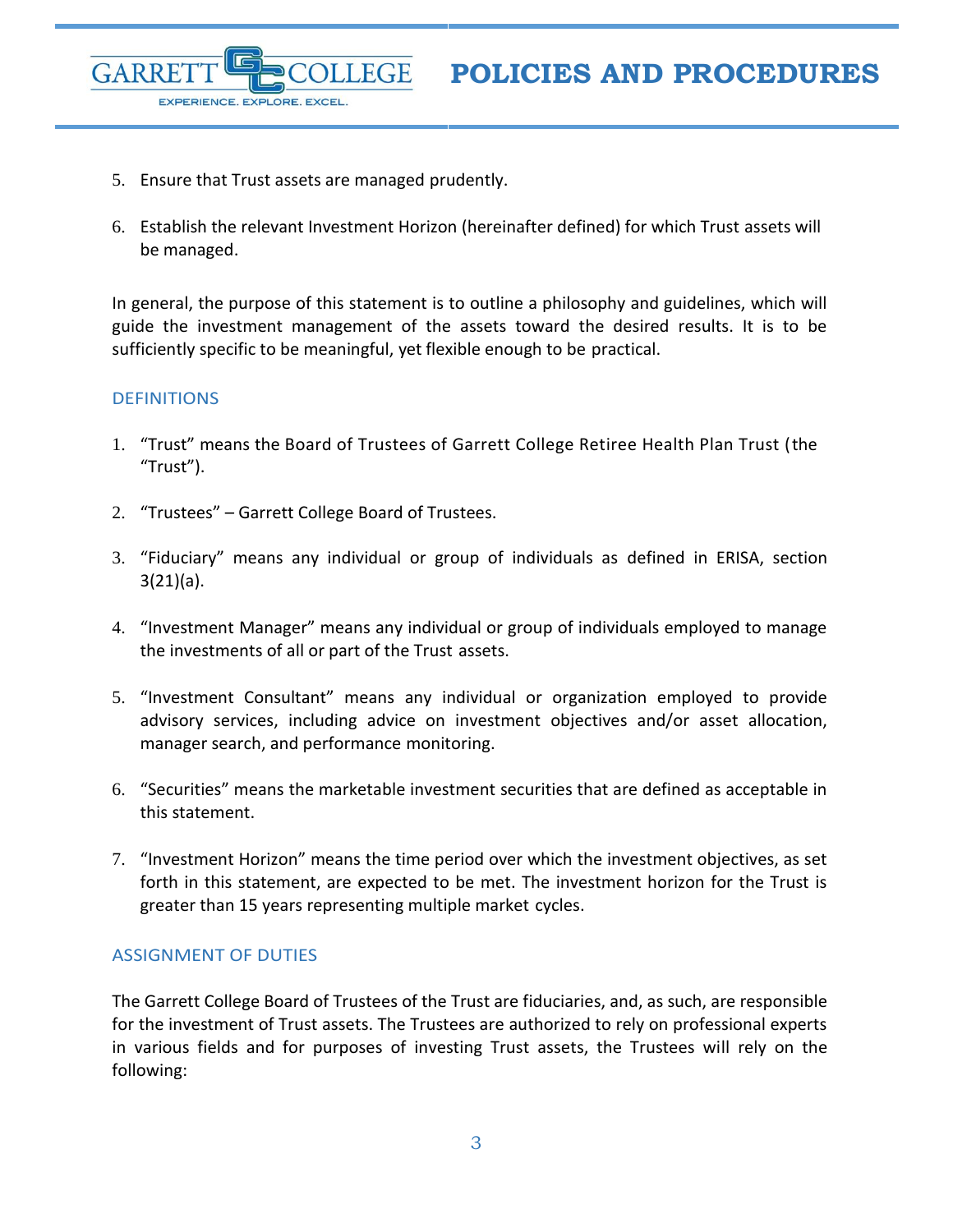1. Investment Consultant. The consultant may assist the Trustees in: establishing investment policy, objectives, and guidelines; selecting investment managers; reviewing such managers over time; measuring and evaluating investment performance; and other tasks as deemed appropriate.

**GARRE** 

EXPERIENCE. EXPLORE. EXCEL.

- 2. Investment Managers. The Investment Managers have discretion to purchase, sell, or hold the specific securities within the Trust's stated investment parameters.
- 3. Custodian. The Custodian will physically (or through agreement with a sub-custodian) maintain possession of securities owned by the Trust, collect dividend and interest payments, redeem maturing securities, and effect receipt and delivery following purchases and sales. The Custodian shall also perform regular accounting of all assets owned, purchased, or sold, as well as movement of assets into and out of the Trust accounts.

Additional specialists such as attorneys, auditors, actuaries, and others may be contracted by the Board of Trustees to assist in meeting their responsibilities and obligations to administer Trust assets prudently.

While the Board of Trustees retain control over general investment philosophy and guidelines, the Trustees will not reserve control over day-to-day investment decisions, with the exception of specific limitations described in these statements.

If professional experts employed by the Trust are Fiduciaries, they must acknowledge such in writing. All expenses for such experts must be customary and reasonable, and will be borne by the Trust as deemed appropriate and necessary.

The Garrett College Board of Trustees designate the Chief Financial Officer, the Chief Human Resources Officer, and a Faculty Senate Member to confer on the Board's behalf with investment managers and consultants of the Trust.

The Board of Trustees may revoke assignment of these duties to the Chief Financial Officer, the Chief Human Resources Officer, and a Faculty Senate Member or change assignment of duties to another college official or officials, by a majority vote of Trustees present and voting at any Board meeting.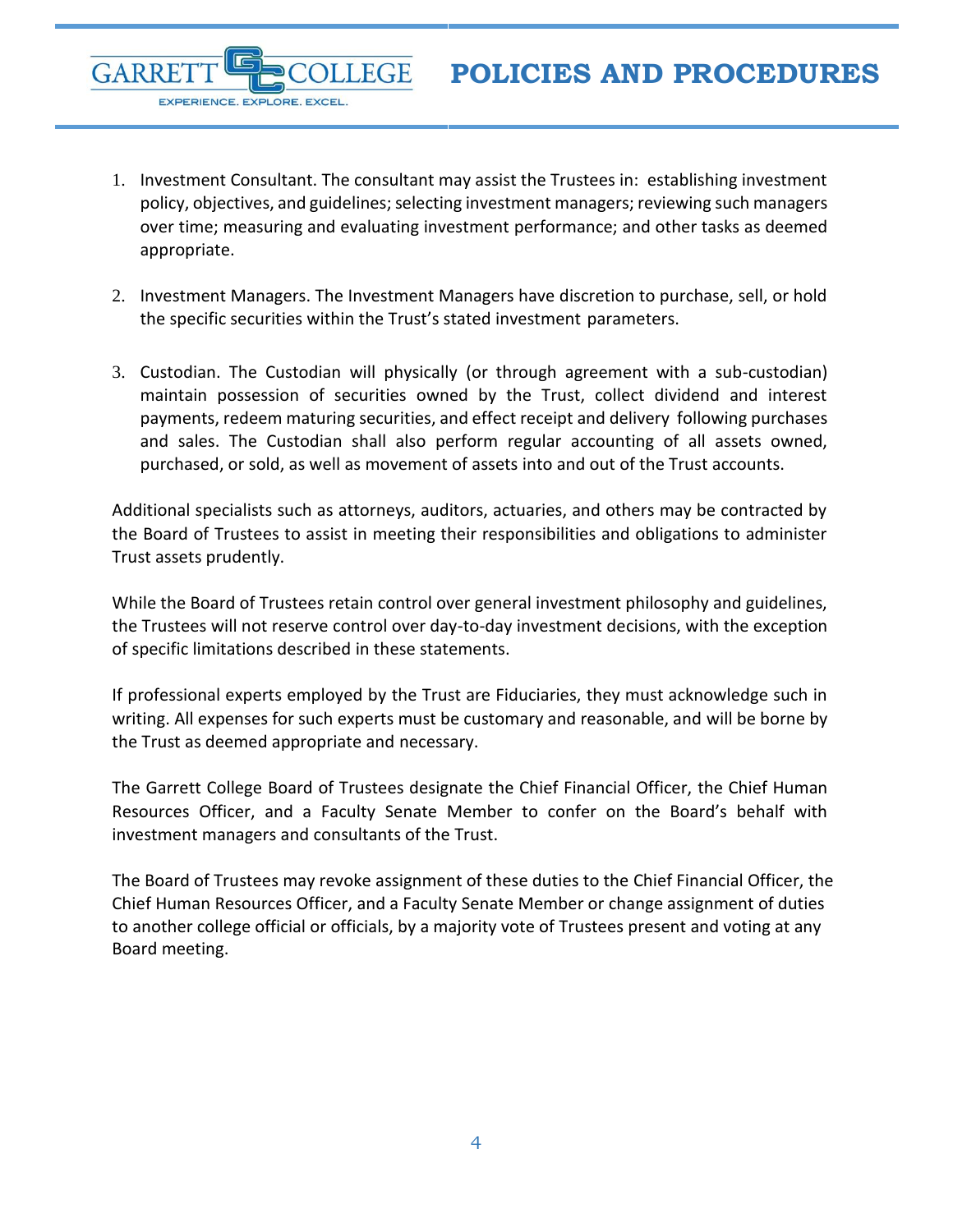

# <span id="page-4-0"></span>ASSIGNMENT OF RESPONSIBILITY

# <span id="page-4-1"></span>Responsibilities of the Trustees

The Trustees are charged with the responsibility for the management of the assets of the Trust. The Trustees shall discharge their duties solely in the interest of the Trust, with the care, skill, prudence and diligence under the circumstances then prevailing, that a prudent person, acting in a like capacity and familiar with such matters would use in the conduct of an enterprise of a like character with like aims. The specific responsibilities of the Trustees relating to the investment management of Trust assets include:

- 1. Determining the Trust's risk tolerance and Investment Horizon, and communicating these to the appropriate parties.
- 2. Establishing reasonable and consistent investment principles, objectives, policies and goals, which will direct the investment of the Trust's assets.

The Trustees, who are charged with the responsibility for overseeing management of Trust assets, designate the Chief Financial Officer, the Chief Human Resources Officer, and a Faculty Senate Member to oversee management of Trust assets on the Board's behalf. The Trustees' designees are is-entitled to rely upon the advice offered by the Investment Consultant and Investment Managers contracted by the Trust. The Trustees' designees are authorized to make specific investment decisions as necessary. Specific responsibilities of the Trustees, to be discharged by their designees include, but are not limited to:

- 1. Adhering to guidelines set forth herein.
- 2. Projecting the Trust's financial needs, and communicating such needs to the Investment Consultants, Investment Managers and other relevant parties on a timely basis.
- 3. Prudently and diligently selecting or changing qualified investment professionals, including Investment Manager(s), Investment Consultant(s), and Custodian(s).
- 4. Regularly evaluating the performance of the Investment Manager(s) and Investment Consultant(s) to assure adherence to policies, principles, objectives and goals, herein stated and monitoring investment objective progress.
- 5. Developing and enacting proper control procedures: For example, replacing Investment Manager(s) due to fundamental change in investment management process, or failure to comply with established guidelines.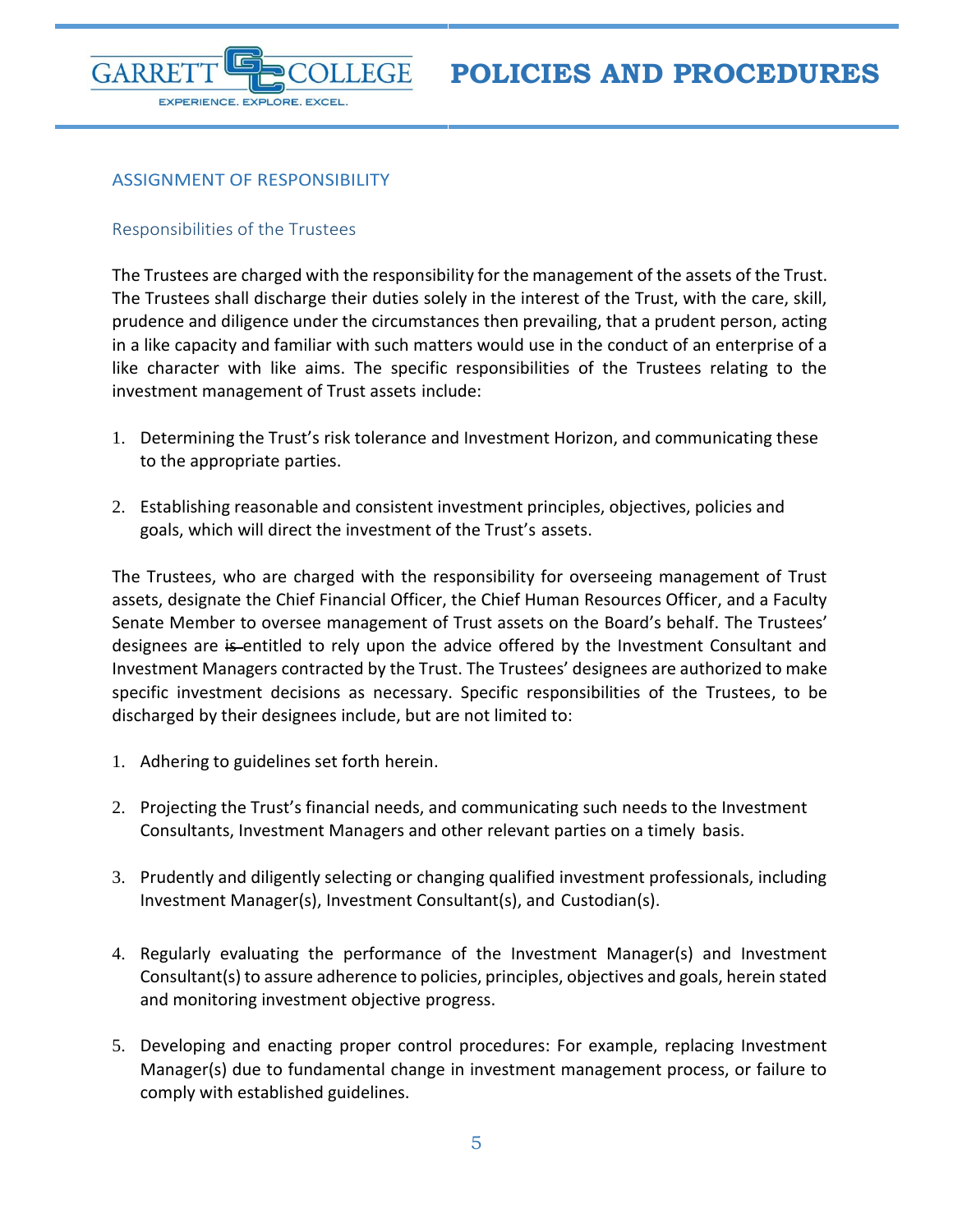

- 6. Holding regular meetings at least annually.
- 7. Taking reasonable and prudent action necessary to protect assets of the Trust.

The Board of Trustees may revoke designation of the Chief Financial Officer, the Chief Human Resources Officer, and a Faculty Senate Member to oversee management of Trust Assets, or change the designee to be another college official or officials, by a majority vote of Trustees present and voting at any Board meeting.

## <span id="page-5-0"></span>Responsibility of the Investment Consultant(s)

The Investment Consultant's role is that of a non-discretionary advisor to the Board of Trustees. Investment advice concerning the investment management of Trust assets will be offered by the Investment Consultant, and will be consistent with the investment objectives, policies, guidelines and constraints as established in this statement. Specific responsibilities of the Investment Consultant include:

- 1. Assisting in the development and periodic review of investment policy, objectives, guidelines and standards including the Trust's risk tolerance.
- 2. Conducting Investment Manager(s) searches when requested by the Trustees.
- 3. Providing "due diligence", or research, on the Investment Manager(s).
- 4. Monitoring the performance of the Investment Manager(s) to provide the Trustees with the ability to determine the progress toward the investment objectives, including recommendations to terminate or rebalance relationships, and quarterly reports critiquing the performance of the Investment Managers compared to chosen indexes.
- 5. Communicating matters of policy, Investment Manager Research, and Investment Manager performance to the Trustees.
- 6. Reviewing Trust investment history, market performance and the contents of this investment policy statement with any newly appointed Trustees.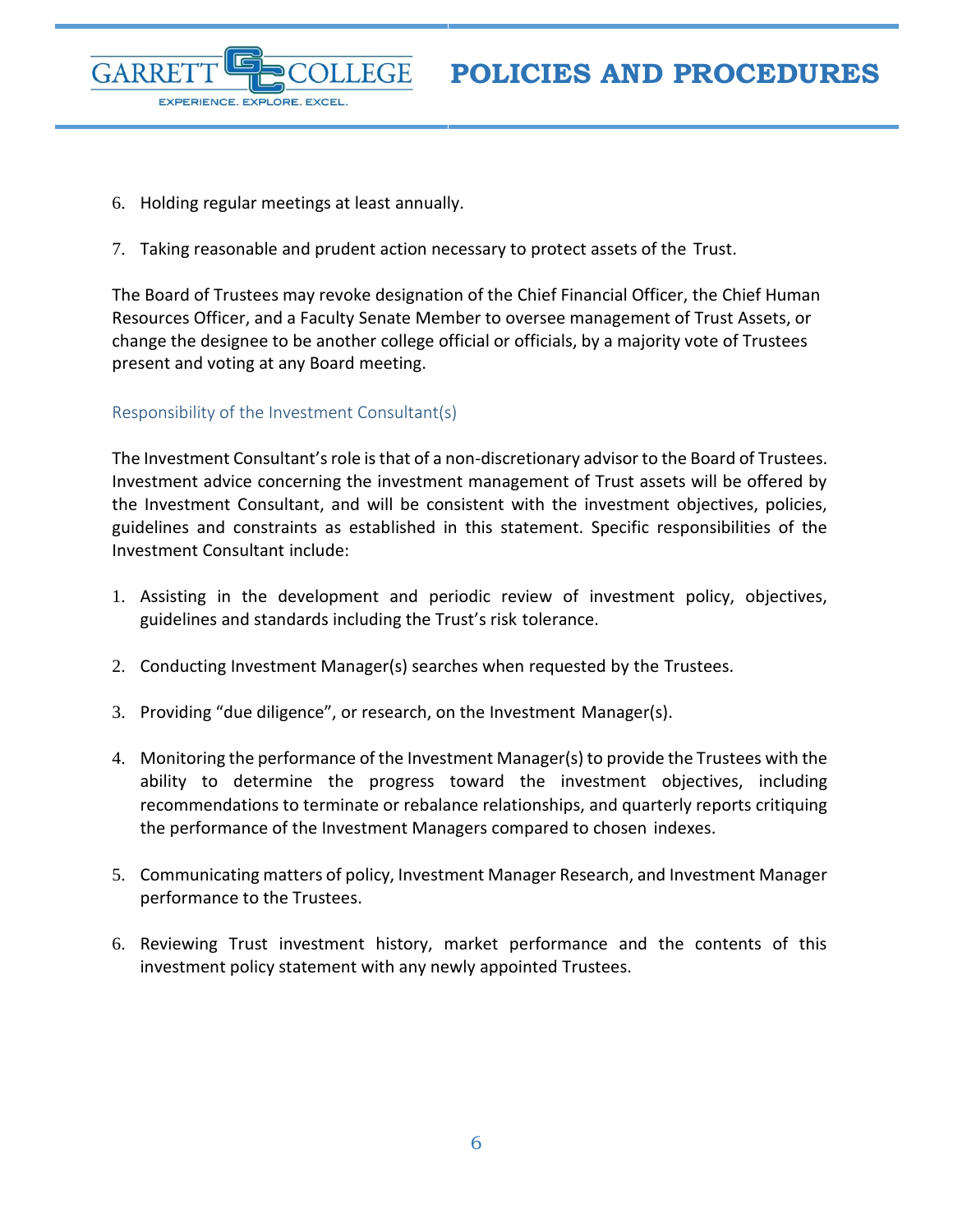#### <span id="page-6-0"></span>Responsibilities of the Investment Manager(s)

EXPERIENCE. EXPLORE. EXCEL.

GARRE

Each Investment Manager must acknowledge in writing its acceptance of responsibility as a fiduciary. Each Investment Manager will have full discretion to make all investment decisions for the assets placed under its jurisdiction, while observing and operating within all principles, policies, guidelines, objectives, constraints, and philosophies as outlined in this statement. Specific responsibilities of the Investment Manager(s) include:

- 1. Discretionary investment management including decisions to buy, sell, or hold individual securities, and to alter asset allocation within the guidelines established in this statement.
- 2. Reporting, on a timely basis, quarterly investment performance results.
- 3. Communicating any major changes to economic outlook, investment strategy, or any other factors, which affect implementation of investment process, or the investment objective progress of the Trust's investment management.
- 4. Informing the Trustees regarding any qualitative change to investment management organization: examples include changes in portfolio management personnel, ownership structure, investment philosophy, etc.
- 5. Voting proxies on behalf of the Trust and communicating such voting records to the Trustees on a timely basis.

Notwithstanding the foregoing to the contrary, in the event that the Trustees direct the investment of all or a portion of the Trust assets in a pooled investment vehicle such as mutual fund or a collective investment fund, or an exchange traded fund, the Investment Manager for such fund will only be obligated to acquire and maintain units in the fund in accordance with the Trustee's direction and to manage such fund as provided in the governing prospectus, trust agreement or other relevant documents. Any such Investment Manager will have no duty to question any such direction of the trustees, or to make any suggestions to the trustees as to the investment or reinvestment of such Trust assets, and will not be subject to the specific responsibilities provided in paragraphs 1 through 5 hereinabove, nor the investment guidelines hereinafter set forth.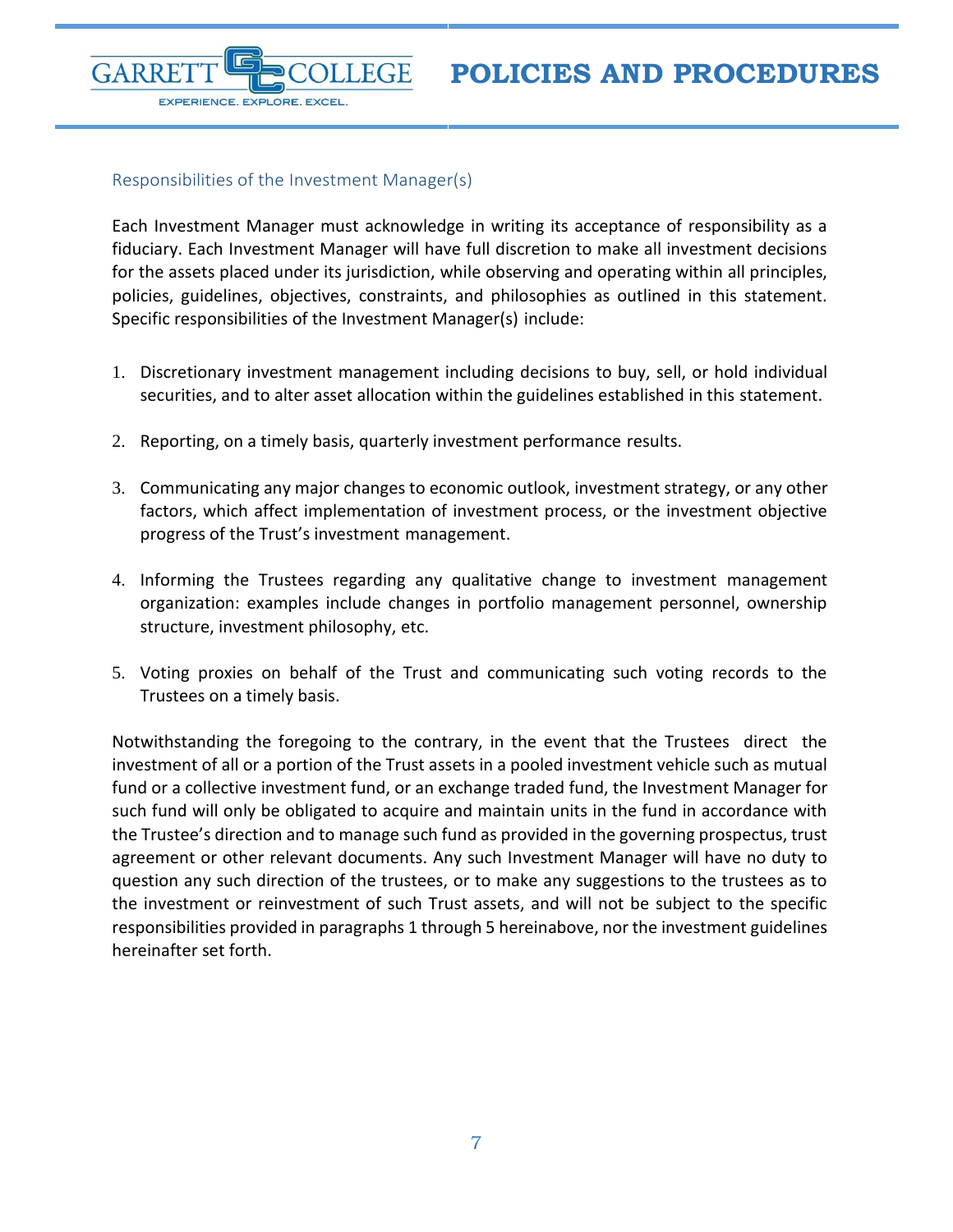#### <span id="page-7-0"></span>GENERAL INVESTMENT PRINCIPLES

EXPERIENCE. EXPLORE. EXCEL.

**GARRE** 

- 1. Investments shall be made solely in the interest the Trust and for the exclusive purpose of providing benefits to retirees and defraying the reasonable expenses of administration.
- 2. The Trust assets shall be invested with the care, skill, prudence, and diligence under the circumstances then prevailing that a prudent person acting in like capacity and familiar with such matters would use in the investment of a Trust of like character and with like aims.
- 3. Assets of the Trust will be invested so as to minimize the risk of large losses.
- 4. The Trustees may employ one or more Investment Managers of varying styles and philosophies to attain the Trust's objectives.

Cash is to be employed productively at all times, by investment in short-term cash equivalents to provide safety, liquidity, and/or return.

# <span id="page-7-1"></span>INVESTMENT MANAGEMENT POLICY

- 1. Preservation of Assets Consistent with their respective investment styles and philosophies, Investment Managers should make reasonable efforts to preserve assets, understanding that losses may occur in individual securities.
- 2. Risk Aversion Understanding that risk is present in all types of securities and investment styles, the Trustees recognize that some risk is necessary to produce long- term investment results that are sufficient to meet the Trust's objectives. However, the Investment Managers are to make reasonable efforts to control risk and will be evaluated and regularly to ensure that the risk assumed is commensurate with the given investment style and objectives.
- 3. Adherences to Investment Discipline Investment Managers are expected to adhere to the investment management styles for which they were hired. Investment Managers will be evaluated regularly for adherence to investment discipline.
- 4. Liquidity Maintain liquidity sufficient enough to pay benefit and expense obligations when due.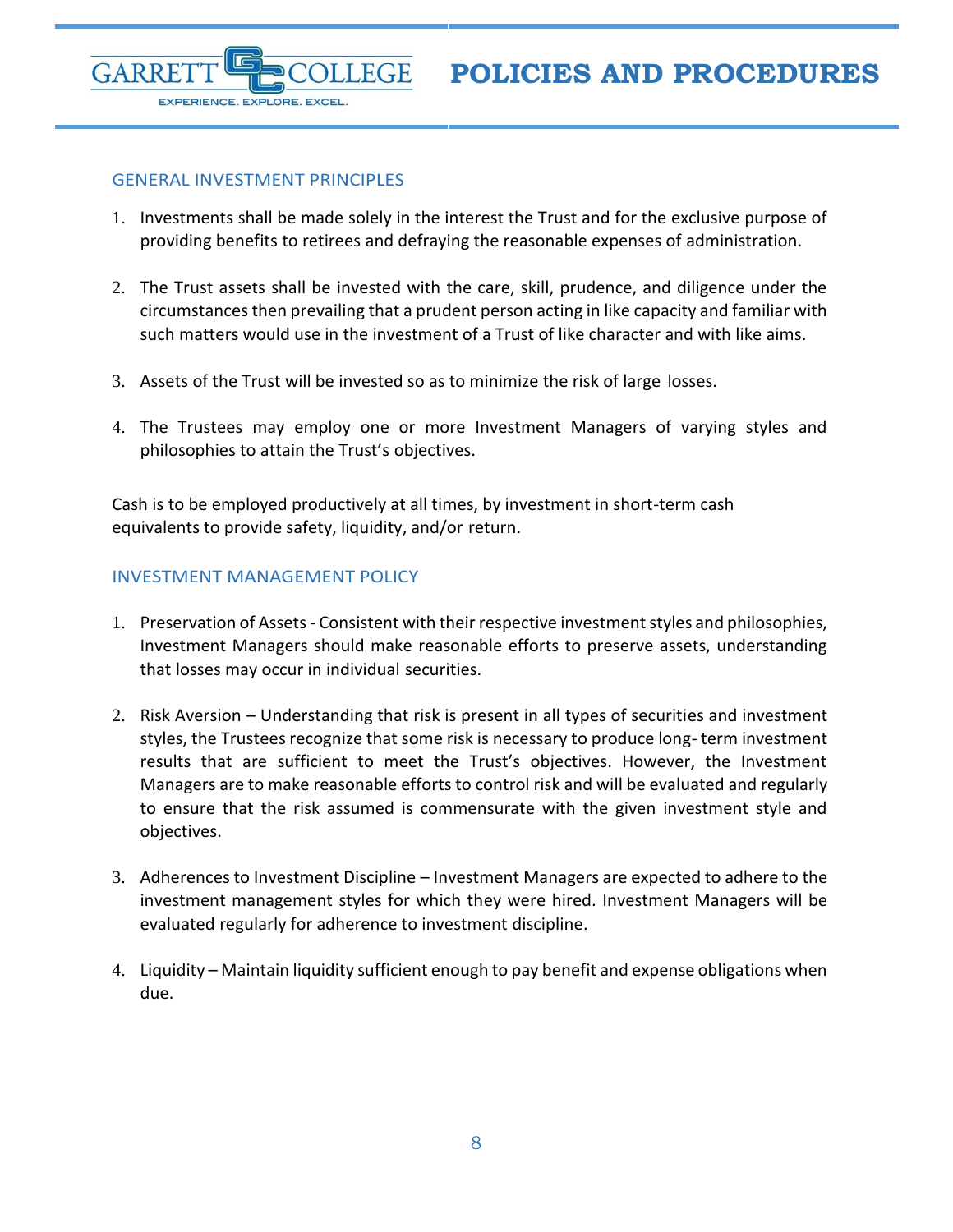

# <span id="page-8-0"></span>INVESTMENT OBJECTIVES

In order to meet its needs, the investment strategy of the Trust is to emphasize total return; that is the aggregate return from realized and unrealized gains, dividend and interest income.

Specifically, the primary objective in the investment management for Trust assets will be:

1. Growth of Principal – To emphasize growth of principal while avoiding excessive risk. Shortterm volatility will be tolerated inasmuch as it is consistent with the volatility of a comparable market index.

The secondary objective in the investment management of Trust assets will be:

2. Liquidity – To ensure the ability to meet all expected or unexpected cash flow needs by investing in securities that can be sold readily and efficiently.

# <span id="page-8-1"></span>SPECIFIC INVESTMENT GOALS

Over the Investment Horizon established in this statement, it is the goal of the aggregate Trust assets to meet or exceed the return of a blended market index comprised of cash, equities, and fixed income as illustrated in Appendix A of this document. This blended market index may be updated from time to time at the discretion of the Trustees.

# <span id="page-8-2"></span>VOLATILITY OF RETURNS

The Trustees understand that in order to achieve their objectives for Trust assets, the Trust will experience volatility of returns and fluctuations of market value. They state that the Trust could tolerate of maximum loss of 15% over any one-year period and a maximum loss of 0% over the Investment Horizon. Therefore, the Trustees support an investment strategy that minimizes the probability of losses greater than those stated above. However, they realize that the Trust's return objective is their primary concern. There is, of course, no guarantee that the Trust will not sustain losses greater than those stated herein.

# <span id="page-8-3"></span>MARKETABILITY OF ASSETS

The Trustees require that all of Trust assets be invested in liquid securities, defined as securities that can be transacted quickly and efficiently for the Trust, with minimal impact on market price.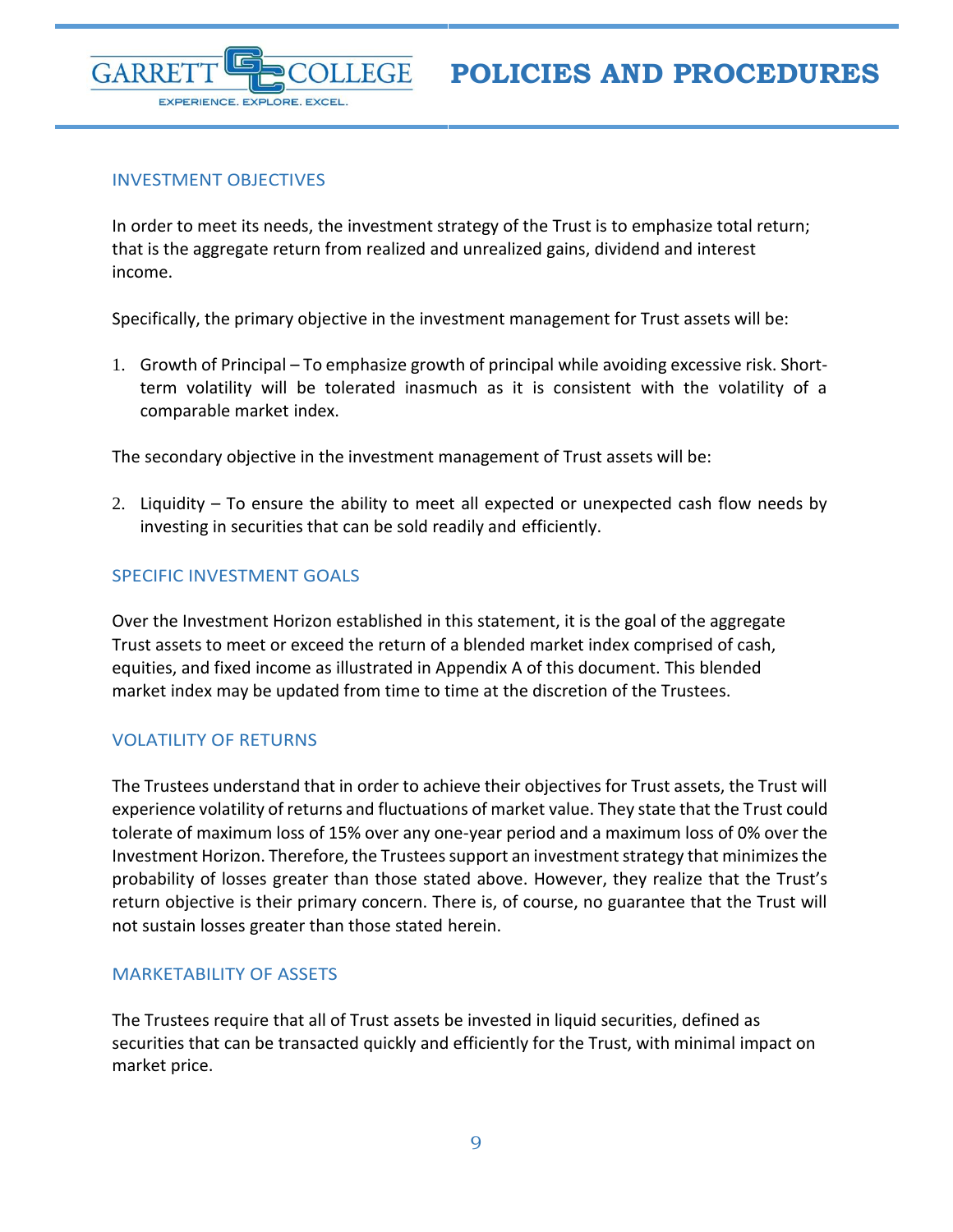

## <span id="page-9-0"></span>INVESTMENT GUIDELINES

- A. Allowable Assets
	- 1. Cash Equivalents
		- Treasury Bills
		- Money Market Funds
		- STIF Funds
		- Commercial Paper
		- Banker's Acceptances
		- Repurchase Agreements
		- Certificates of Deposit
	- 2. Fixed Income Securities
		- U.S. Government and Agency Securities
		- Corporate Notes and Bonds
		- Mortgage Backed Bonds
		- Preferred Stock
		- Fixed Income Securities of Foreign Governments and Corporations
		- Collateralized Mortgage Obligations
	- 3. Equity Securities
		- Common Stocks
		- Real Estate Investment Trusts (REITs)
		- Convertible Notes and Bonds
		- Convertible Preferred Stocks
		- American Depository Receipts (ADRs) of Non-U.S. Companies
		- Stocks of Non-U.S. Companies (Ordinary Shares)
	- 4. Mutual Funds and "Traditional" Exchange Traded Products
	- 5. Other Assets
		- GIC's
		- Limited Partnerships
		- Real Estate Investments

#### Stock Exchanges

The Trustees requires that all of Trust assets be invested in liquid securities, defined as securities that can be transacted quickly and efficiently for the Trust, with minimal impact on market price. To ensure marketability and liquidity, Investment Managers will execute equity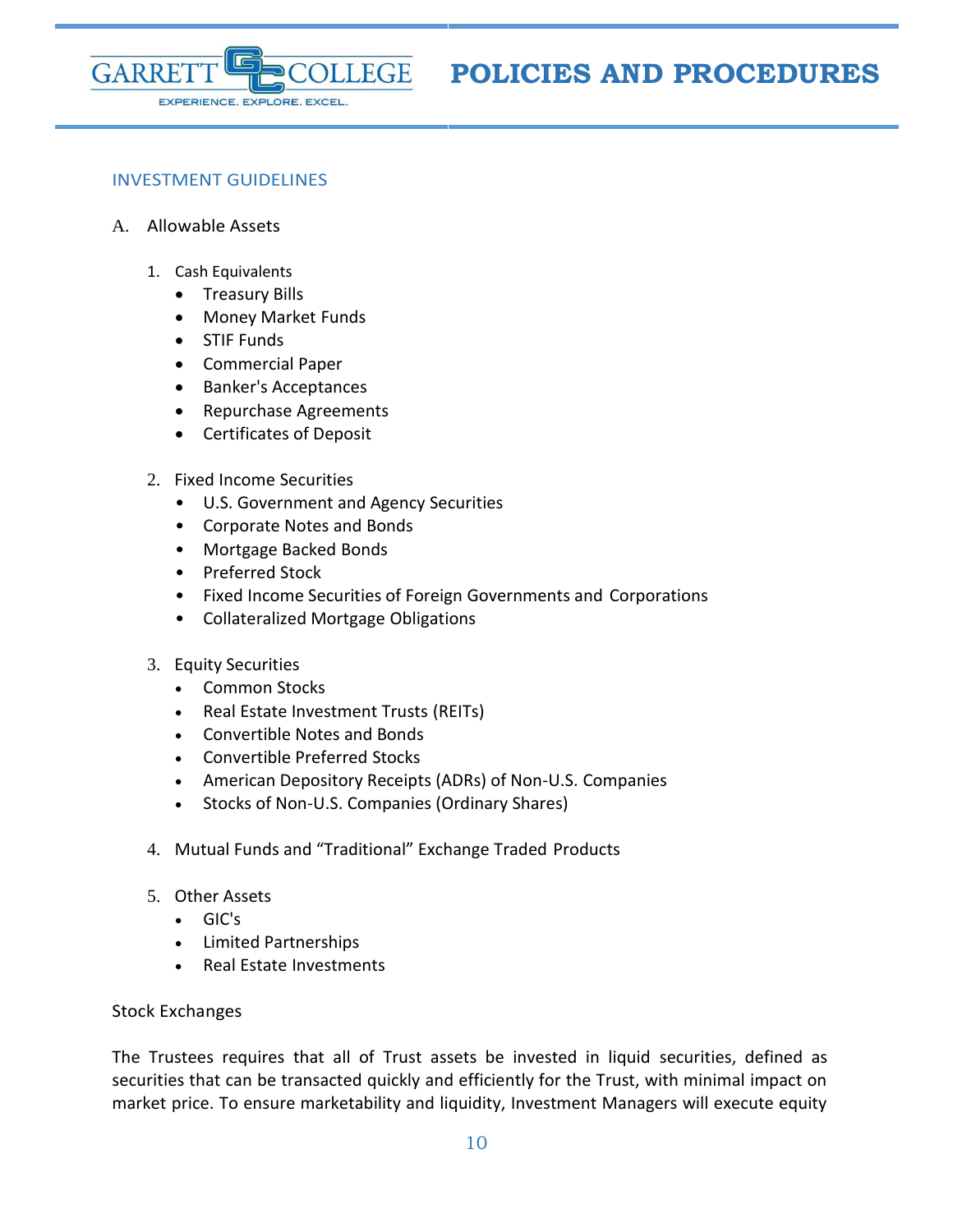

transactions through the major exchanges such as the New York Stock Exchange and NASDAQ over-the- counter markets.

Prohibited Assets

Prohibited investments include, but are not limited to the following:

- 1. Commodities
- 2. Private Placements
- 3. Options
- 4. Letter Stock
- 5. Direct Real Estate
- 6. Speculative Securities
- 7. "Non-Traditional" Exchange Traded Products

Investments not specifically addressed by this statement are forbidden without the Trustees' written consent.

#### Prohibited Transactions

Prohibited transactions include, but are not limited to the following:

- 1. Short Selling
- 2. Margin Transactions

Asset Allocation Guidelines

Investment management of the assets of the Trust shall be in accordance with the following asset allocation guidelines:

Aggregate Trust Asset Allocation Guidelines (at market value):

| <b>Asset Class</b>      | Minimum | Maximum | Target |
|-------------------------|---------|---------|--------|
| Equities                | 45%     | 65%     | 55%    |
| Fixed Income            | 30%     | 50%     | 40%    |
| Cash and Equivalents 0% |         | 20%     | .5%    |

All above allocations will be reviewed regularly by the Trustees.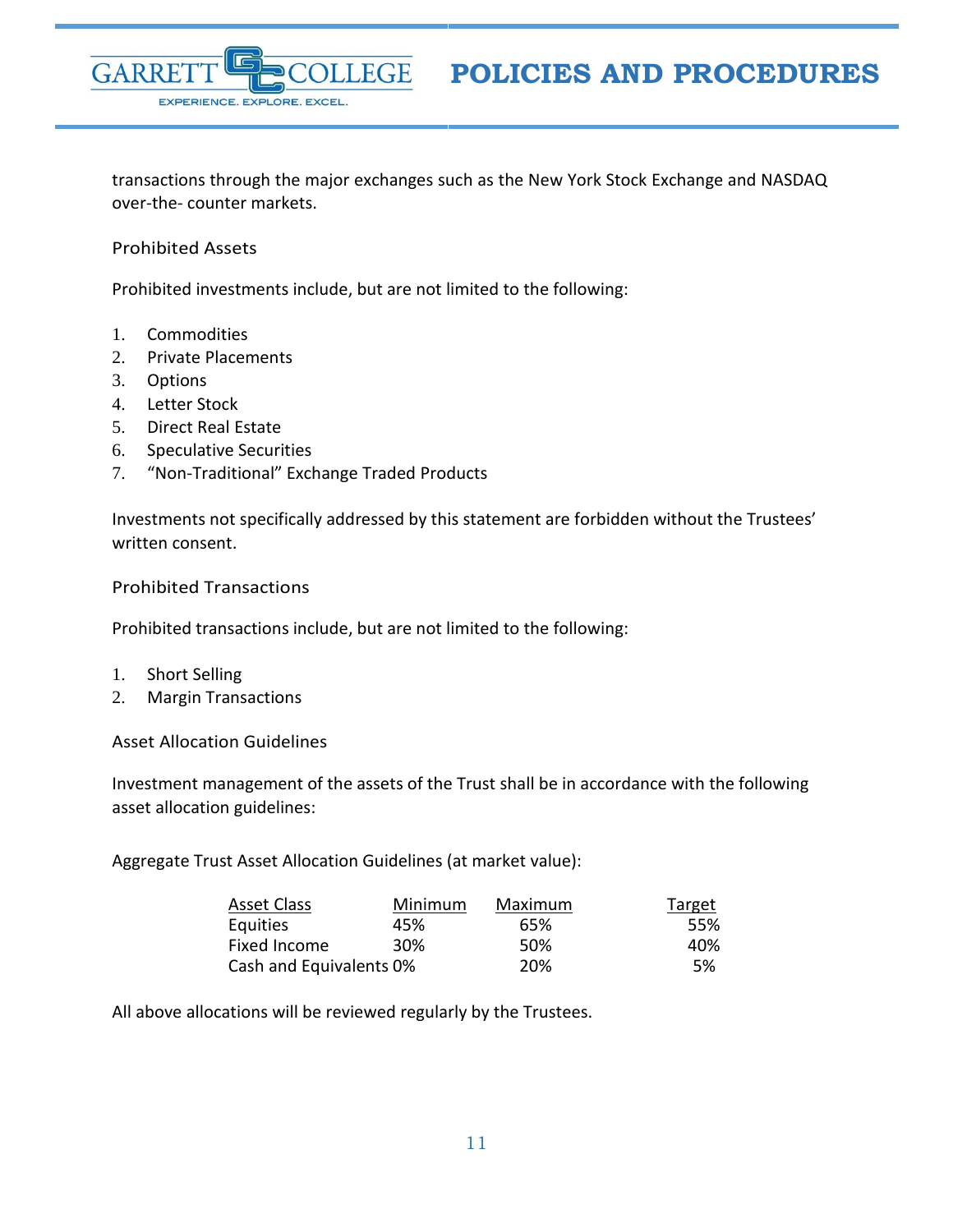Guidelines for Core Fixed Income Investments and Cash Equivalents

**FGF** 

GARRF

EXPERIENCE. EXPLORE. EXCEL.

- 1. Trust assets may be invested only in investment grade bonds with minimum rating of Baa3 by Moody's / BBB- by S&P. This restriction does not apply to the high-yield fixed income allocation.
- 2. As a general diversification requirement, the weighting of any one industry or sector should not exceed 125% of its weighting in the Index. In the event an industry or sector accounts for less than 3% of the Index, this limitation shall be relaxed to 150%. This limitation shall not apply to securities issued by the United States Government or its agencies.
- 3. As a general diversification requirement, the securities of any one issuer should account for no more than 5% at purchase value of the total portfolio at purchase. This limitation shall not apply to securities issued by the United States Government or its agencies.
- 4. As a rule, accumulated asset value losses should never exceed more than 20% in any single fixed income security due to declining securities markets. In the event the Investment Manager deems it advisable to retain a position within the account that is in violation of the preceding sentence than it shall promptly present the reason why to the Investment Consultant and to the Trustees and request authorization. Promptly for purposes of the IPS shall mean within one week.
- 5. If an instrument is downgraded after purchase to a rating or ratings which are below the acceptable ratings set forth above, the investment may continue to be held in the portfolio for a reasonable period of time until the Investment Manager in its discretion determines that such investment can be liquidated in a commercially reasonable manner after taking into account the current market conditions and other relevant factors. The Investment Manager shall promptly notify the Investment Consultant and the Trustees of any investments that are downgraded below acceptable ratings and will detail its plan to liquidate said investment in a commercially reasonable manner.
- 6. Trust holdings of commercial paper shall have a minimum rating P1 Moody's or A1 S&P. The commercial paper will not exceed 5% of the total investments.
- 7. Money Market Funds selected shall contain securities whose credit rating at the absolute minimum would be rated investment grade by S&P and/or Moody's.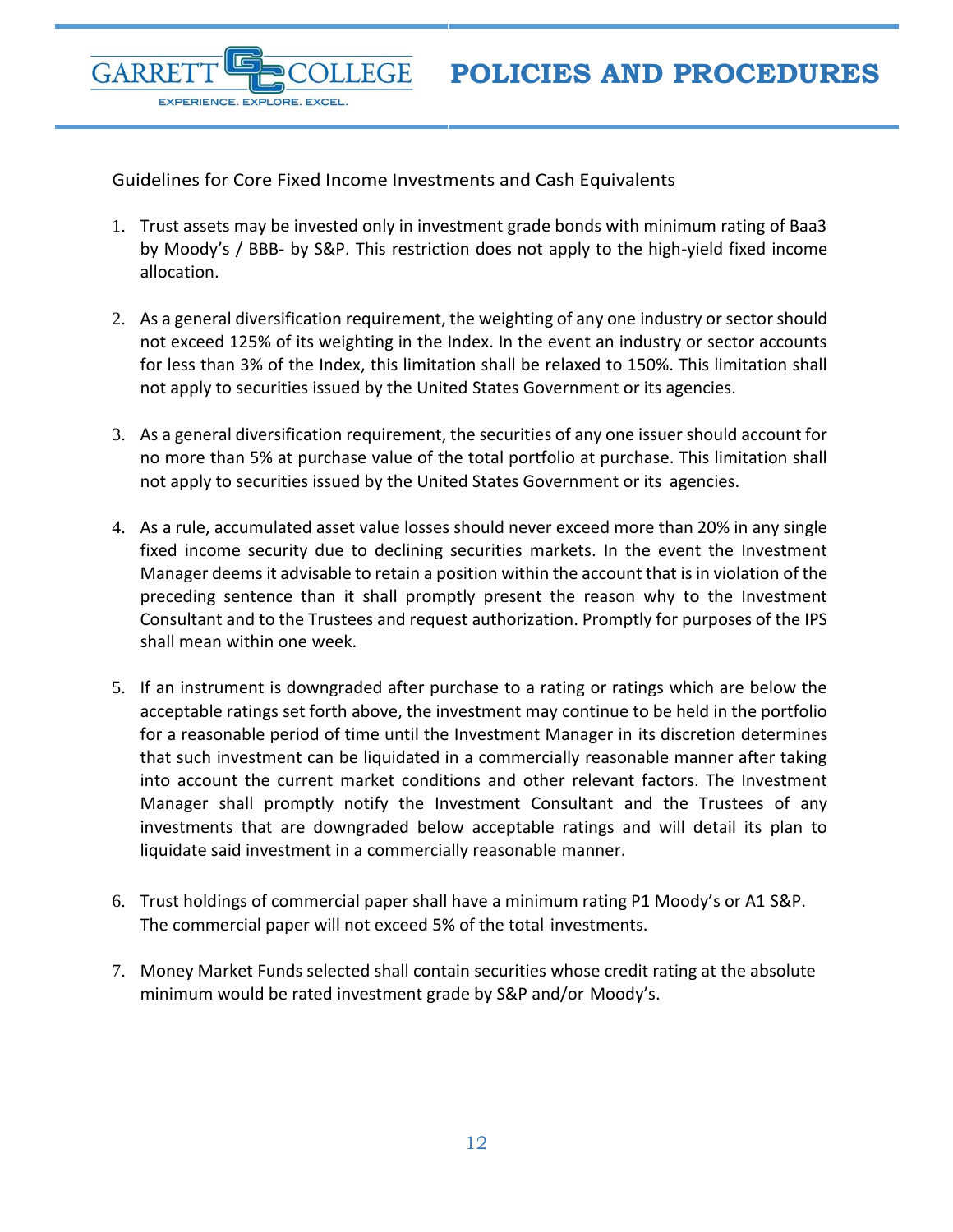Guidelines for High Yield Fixed Income

EXPERIENCE. EXPLORE. EXCEL.

**GARRE** 

- 1. Certain Trust assets may be invested with an Investment Manager who invests in lower rated fixed income debt securities.
- 2. The Fixed Income restrictions for this category are as follows:
	- Minimum rating of B3 by Moody's or B- by S &P.
	- No non-rated securities
	- Assets must be sufficiently diversified as no single investment represents more than 5 % of portfolio assets at cost value.

## <span id="page-12-0"></span>INVESTMENT MANAGER PERFORMANCE REVIEW AND EVALUATION

Performance reports generated by the Investment Consultant shall be compiled at least quarterly and communicated to the Trustees for review. The investment performance of total portfolios, as well as asset class components, will be measured against commonly accepted performance benchmarks. Consideration shall be given to the extent to which the investment results are consistent with the investment objectives, goals, and guidelines as set forth in this statement. The Trustees intend to evaluate the portfolio(s) over at least one full investment cycle, but reserves the right to terminate an Investment Manager for any reason including the following:

- 1. Investment performance which is significantly less than anticipated given the discipline employed and the risk parameters established, or unacceptable justification of poor results.
- 2. Failure to adhere to any aspect of this statement of investment policy, including communication and reporting requirements.
- 3. Significant qualitative changes to the investment management organization.

Investment Managers shall be reviewed regularly regarding performance, personnel, strategy, research capabilities, organizational and business matters, and other qualitative factors that may impact their ability to achieve the desired investment results.

If at any time the Investment Manager feels that the objectives of these guidelines cannot be met, or the guidelines constrict performance, the Investment Consultant and the Trustees should so be notified in writing.